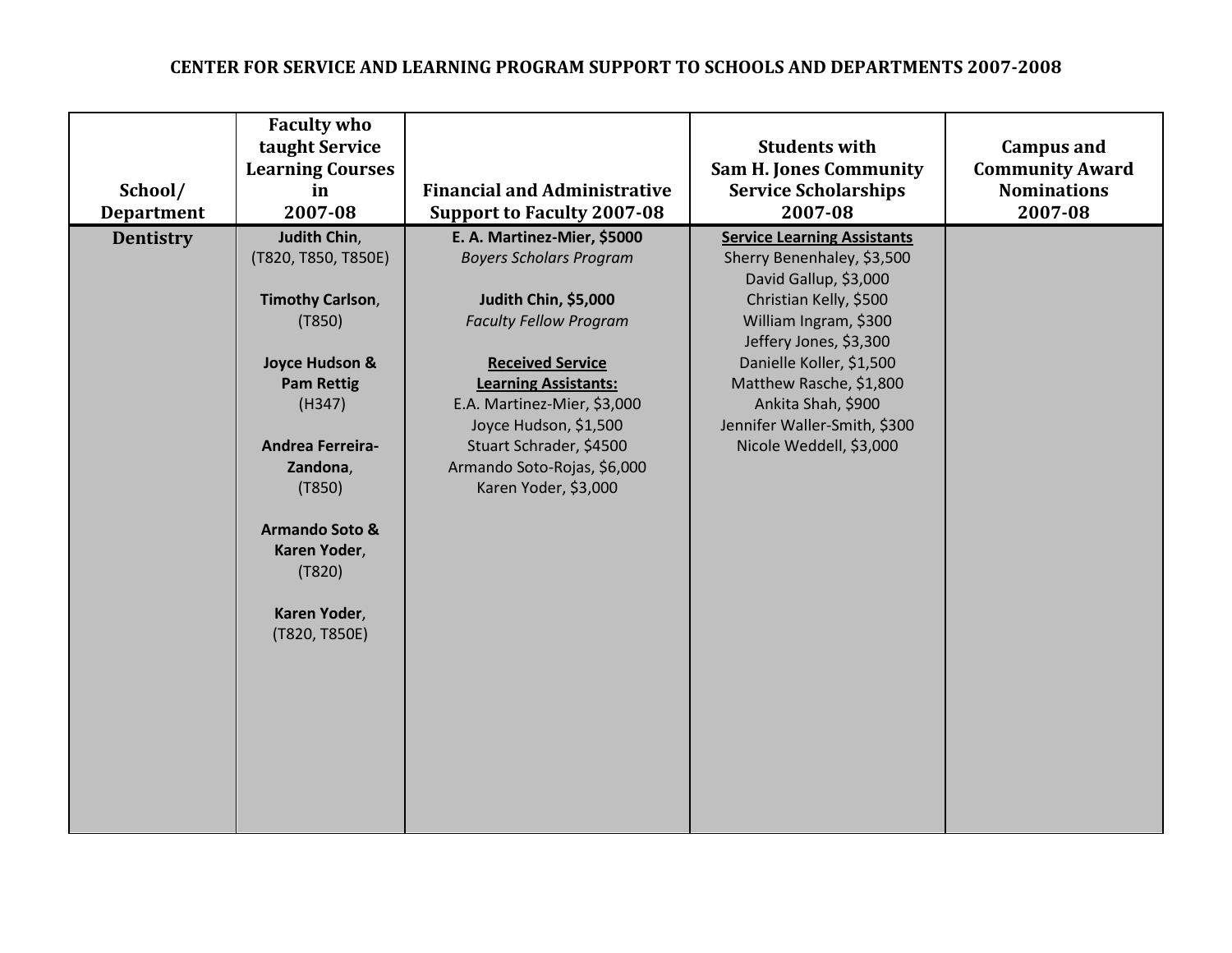| <b>Education</b> | Jacqueline Blackwell, | <b>Received Service</b>       | <b>America Counts Resource</b>      | <b>Anthony Gutierrez</b>      |
|------------------|-----------------------|-------------------------------|-------------------------------------|-------------------------------|
|                  | (F200)                | <b>Learning Assistants:</b>   | <b>Facilitators</b>                 | (Science &                    |
|                  |                       | Jacqueline Blackwell, \$1,500 | Aileen Zeigler, \$1,375             | <b>Mathematics Education)</b> |
|                  | Lonni Gill,           | Deborah Keller, \$3,000       |                                     | <b>Plater Medallion Civic</b> |
|                  | (F200)                |                               | <b>America Reads America Counts</b> | <b>Engagement Medallion</b>   |
|                  |                       |                               | <b>Team Leaders</b>                 |                               |
|                  | Deborah Keller,       |                               | Amber Roth, \$2,750                 | Lygia Vernon                  |
|                  | (H341, F200)          |                               | Brooke Ulmer, \$2,750               | (Elementary Education)        |
|                  |                       |                               |                                     | <b>Plater Medallion Civic</b> |
|                  | Monica A. Medina,     |                               | <b>America Counts Resource</b>      | <b>Engagement Medallion</b>   |
|                  | (M322, T515)          |                               | <b>Facilitators</b>                 |                               |
|                  |                       |                               | Robert Boehler, \$2,750             |                               |
|                  |                       |                               | Jana Hill, \$2,750                  |                               |
|                  |                       |                               |                                     |                               |
|                  |                       |                               | <b>Freshman Service Scholars</b>    |                               |
|                  |                       |                               | Courtney Cooper, \$2,500            |                               |
|                  |                       |                               | Daniel Loyal, \$2,500               |                               |
|                  |                       |                               | Cathleen Ramer, \$2,500             |                               |
|                  |                       |                               |                                     |                               |
|                  |                       |                               | <b>Fugate Scholars</b>              |                               |
|                  |                       |                               | Kara Anderson, \$2,000              |                               |
|                  |                       |                               |                                     |                               |
|                  |                       |                               | <b>Service Associates</b>           |                               |
|                  |                       |                               | Rachel Bernstein, \$2,842           |                               |
|                  |                       |                               | Lisa Tehan, \$4,202                 |                               |
|                  |                       |                               |                                     |                               |
|                  |                       |                               | <b>Service Corps</b>                |                               |
|                  |                       |                               | Stephanie Pendleton, \$1,200        |                               |
|                  |                       |                               | Lygia Vernon, \$600                 |                               |
|                  |                       |                               |                                     |                               |
|                  |                       |                               |                                     |                               |
|                  |                       |                               |                                     |                               |
|                  |                       |                               |                                     |                               |
|                  |                       |                               |                                     |                               |
|                  |                       |                               |                                     |                               |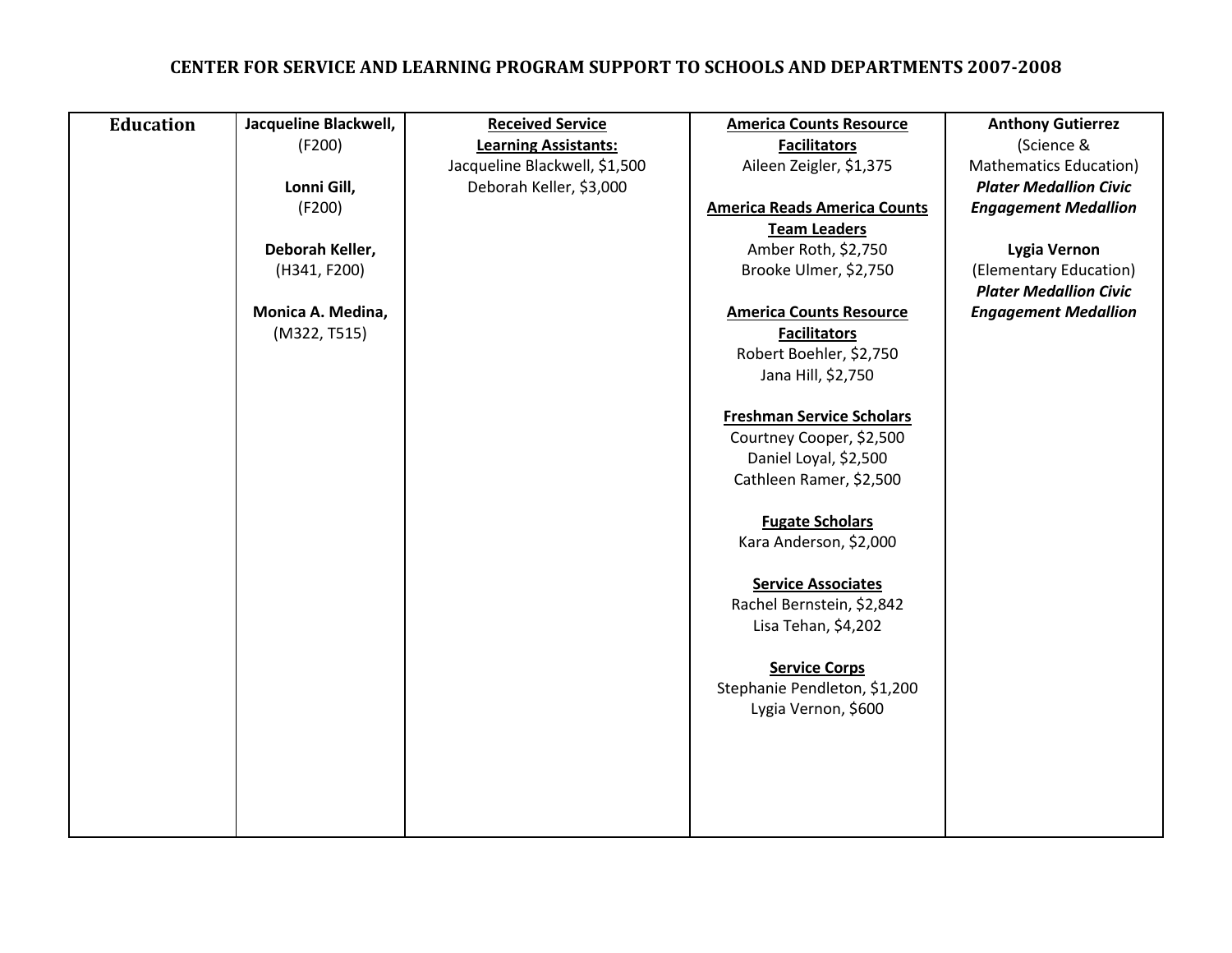| <b>Education</b>          |                       |                                           | <b>Service Learning Assistants</b>  |                               |
|---------------------------|-----------------------|-------------------------------------------|-------------------------------------|-------------------------------|
| (cont'd)                  |                       |                                           | Chris Bloom, \$1,500                |                               |
|                           |                       |                                           | Crystal Hastings-Williams, \$2,280  |                               |
|                           |                       |                                           | Shannon Huckstep, \$9,000           |                               |
|                           |                       |                                           | Abigail Neff, \$750                 |                               |
|                           |                       |                                           | Casey Thompson, \$1,500             |                               |
| <b>Engineering &amp;</b>  | Cynthia Landis,       | David Jan Cowan, \$5,000                  | <b>America Reads America Counts</b> | David Jan Cowan,              |
| <b>Technology</b>         | $(INTR-202)$          | <b>Faculty Fellows Program</b>            | <b>Team Leader</b>                  | <b>Faculty Colloquium on</b>  |
|                           |                       |                                           | Deven Kaufman, \$1,250              | <b>Excellence in Teaching</b> |
|                           | <b>Marjorie Rush-</b> | <b>Engaged Department Award</b>           |                                     | (FACET)                       |
|                           | Hovde,                | William Conrad, \$25,000                  | <b>Community Service Leaders</b>    | Recognized on teaching and    |
|                           | (TCM-350)             | <b>Engineering and Technology Serving</b> | Channe'l Walters, \$1,000           | scholarship in service        |
|                           |                       | the Community: Implementation of          | <b>Freshmen Service Scholars</b>    | learning                      |
|                           | Darrell Nickolson,    | <b>EPICS Program at IUPUI</b>             | Matthew Whisman, \$2,500            |                               |
|                           | $(INTR-428)$          |                                           |                                     |                               |
|                           |                       |                                           | <b>Fugate Scholars</b>              |                               |
|                           | Ken Reid,             | <b>Received Service</b>                   | Courtney Robertson, \$1,500         |                               |
|                           | (ECET-234)            | <b>Learning Assistants:</b>               | Stephanie Wilson, \$2,000           |                               |
|                           |                       | David Jan Cowan, \$3,000                  |                                     |                               |
|                           |                       | Darrell Nickolson, \$3,750                | <b>Service Learning Assistants</b>  |                               |
|                           |                       |                                           | Kyle Christians, \$2,000            |                               |
|                           |                       |                                           | Derek Ogle, \$1,500                 |                               |
|                           |                       |                                           | Preston Ray, \$1,500                |                               |
|                           |                       |                                           | Brianna Leffers, \$1,500            |                               |
|                           |                       |                                           | Erika Yasuno, \$1,000               |                               |
| <b>General Studies</b>    |                       |                                           | <b>Service Learning Assistants</b>  |                               |
|                           |                       |                                           | Ryan Mullins, \$1,500               |                               |
| <b>Health &amp; Rehab</b> |                       |                                           | <b>America Reads America Counts</b> |                               |
| <b>Sciences</b>           |                       |                                           | <b>Team Leaders</b>                 |                               |
|                           |                       |                                           | Mary Armstrong, \$2,063             |                               |
|                           |                       |                                           | Sara Furrer, \$2,250                |                               |
|                           |                       |                                           |                                     |                               |
|                           |                       |                                           |                                     |                               |
|                           |                       |                                           |                                     |                               |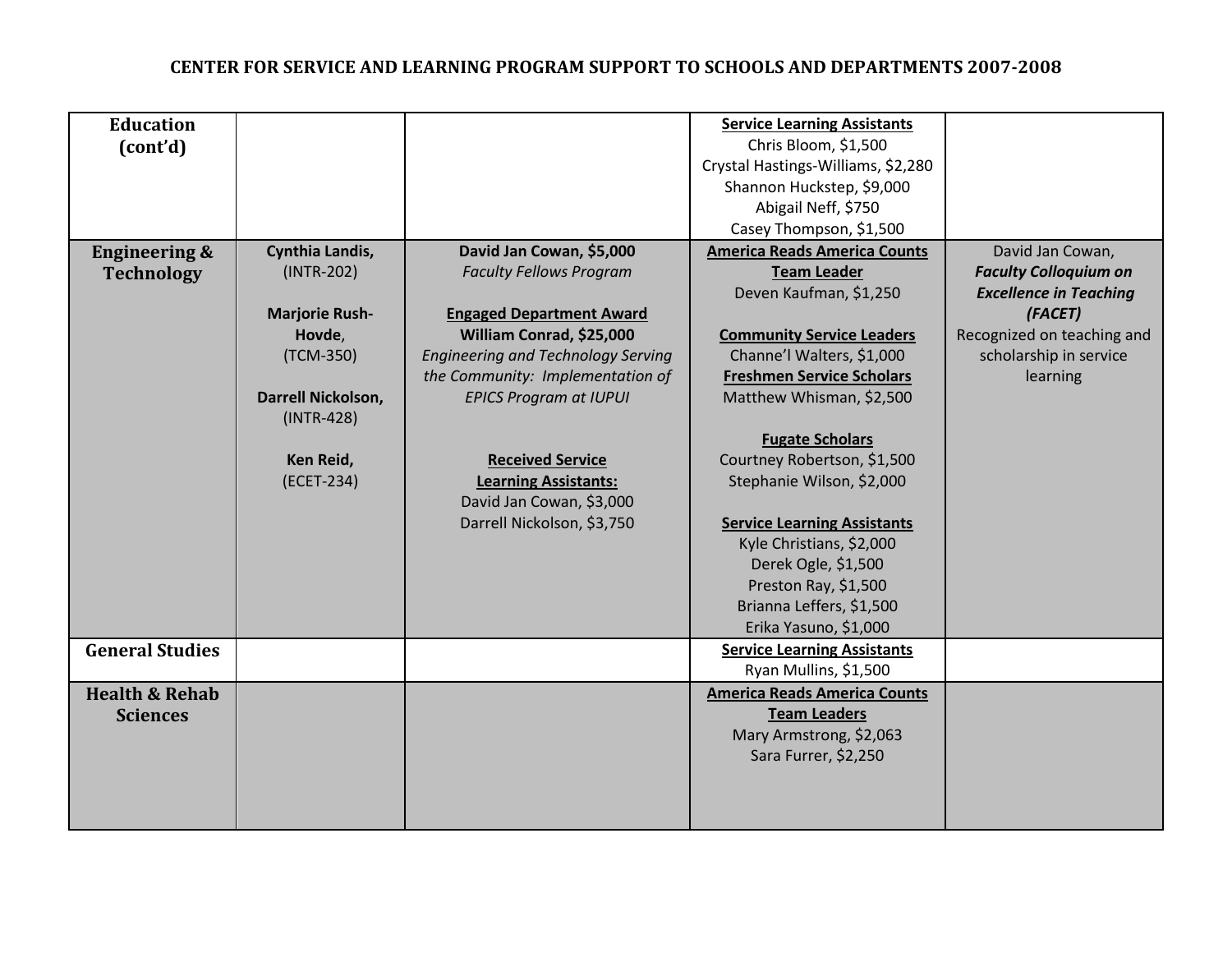| <b>Herron School of</b><br>Art & Design | Jennifer Mikulay,<br>(H400)                       | <b>Received Service</b><br><b>Learning Assistants:</b><br>Jennifer Mikulay, \$1,500     | <b>America Reads America Counts</b><br><b>Team Leaders</b><br>Jessica Dunn, \$500<br>Desiree Moore, \$2,750<br><b>Service Learning Assistants</b><br>Gregory Ajamie, \$1,500                                                       |                                                                                                      |
|-----------------------------------------|---------------------------------------------------|-----------------------------------------------------------------------------------------|------------------------------------------------------------------------------------------------------------------------------------------------------------------------------------------------------------------------------------|------------------------------------------------------------------------------------------------------|
| <b>Informatics</b>                      | <b>Sheila Morris-</b><br>Watson,<br>$(INFO-I100)$ | <b>Received Service</b><br><b>Learning Assistants:</b><br>Sheila Morris-Watson, \$2,250 | <b>Community Service Scholars</b><br>Pascal Olame, \$3,500<br><b>Fugate Scholars</b><br>Javier Barrera, \$1,500<br><b>Service Associates</b><br>Rachel Gessa, \$1,360<br><b>Service Learning Assistants</b><br>Sacha Pugh, \$2,250 |                                                                                                      |
| Journalism                              |                                                   |                                                                                         | <b>America Reads America Counts</b><br><b>Team Leaders</b><br>Ashley Craig, \$1,375<br><b>Service Learning Assistants</b><br>Nicki Bruckmann, \$1,500                                                                              | Dr. James Brown,<br><b>Chancellor's Award for</b><br><b>Excellence in Civic</b><br><b>Engagement</b> |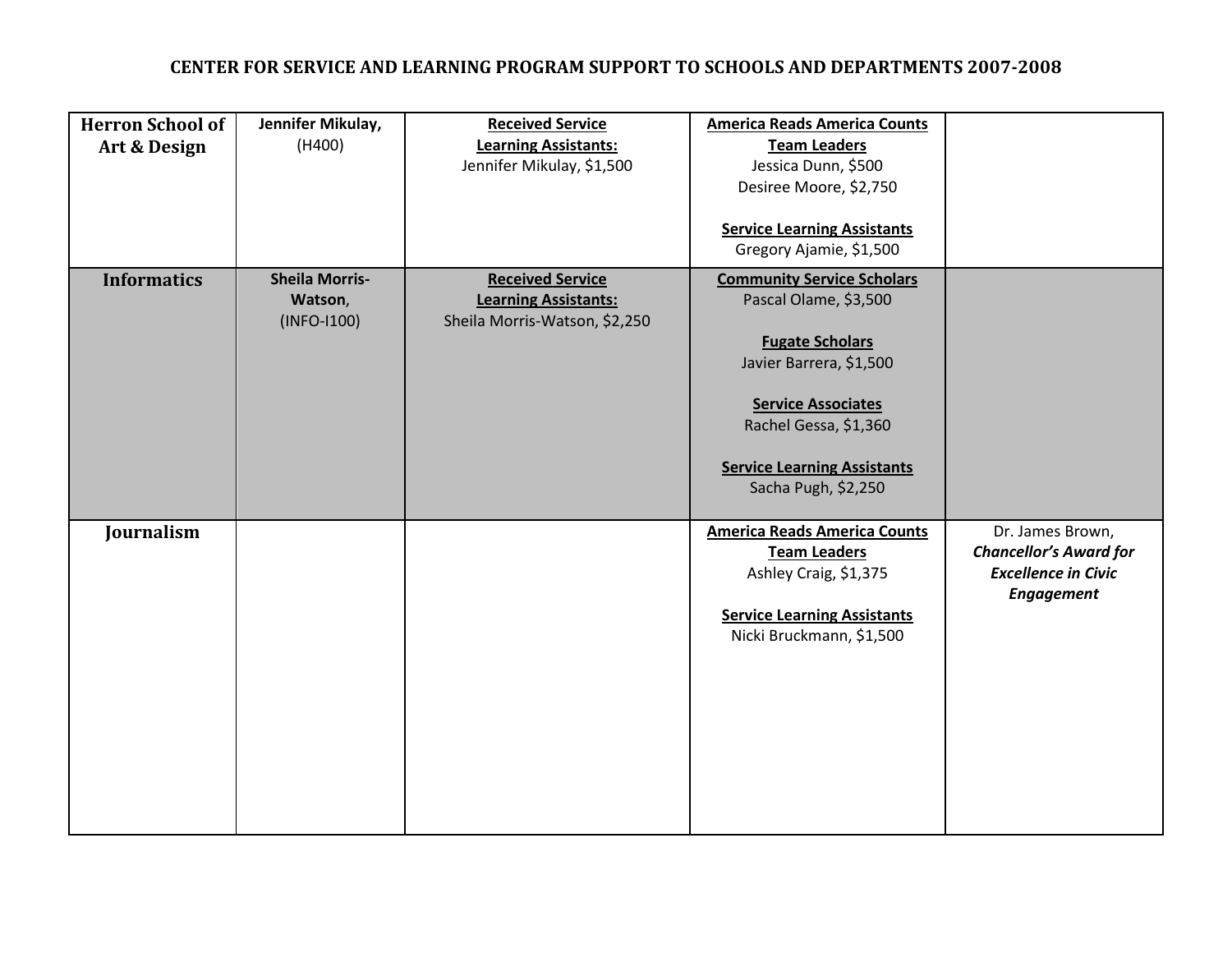| <b>Kelley School of</b><br><b>Business</b>         | <b>Denise Grimes,</b><br>(X203)<br>Melinda Phillabaum,<br>(X103) | <b>Community Service Leaders</b><br>Noé Barragan, \$3,500<br>Alexandra Czok, \$1,750<br>Ashley Potts, \$2,625<br><b>Community Service Scholars</b><br>Evan Fruits, \$1,750<br>Loan Hoang, \$1,750<br>David Lane, \$1,750<br><b>Fugate Scholars</b><br>Dawna Walker, \$1,000 |                                                                                                      |
|----------------------------------------------------|------------------------------------------------------------------|-----------------------------------------------------------------------------------------------------------------------------------------------------------------------------------------------------------------------------------------------------------------------------|------------------------------------------------------------------------------------------------------|
|                                                    |                                                                  | <b>Service Learning Assistants</b><br>Joseph Cummings, \$2,850<br>Danilo Diaz, \$750<br>Clayton Farris, \$2,250<br>Krystal Forbes, \$2,250<br><b>Charlene Gonzales</b><br>Laken Sisko, \$2,250<br>Derrick Sullivan, \$2,250<br>Cody Williams, \$2,250                       |                                                                                                      |
| Law                                                | Lawanda Ward<br>(LAW-D802)                                       |                                                                                                                                                                                                                                                                             | Jonna Kane MacDougall<br><b>IUPUI Nan Bohan</b><br><b>Community Engagement</b><br><b>Staff Award</b> |
| Library &<br><b>Information</b><br><b>Sciences</b> | <b>Mary Alice Ball,</b><br>$(SLIS-S554)$                         |                                                                                                                                                                                                                                                                             |                                                                                                      |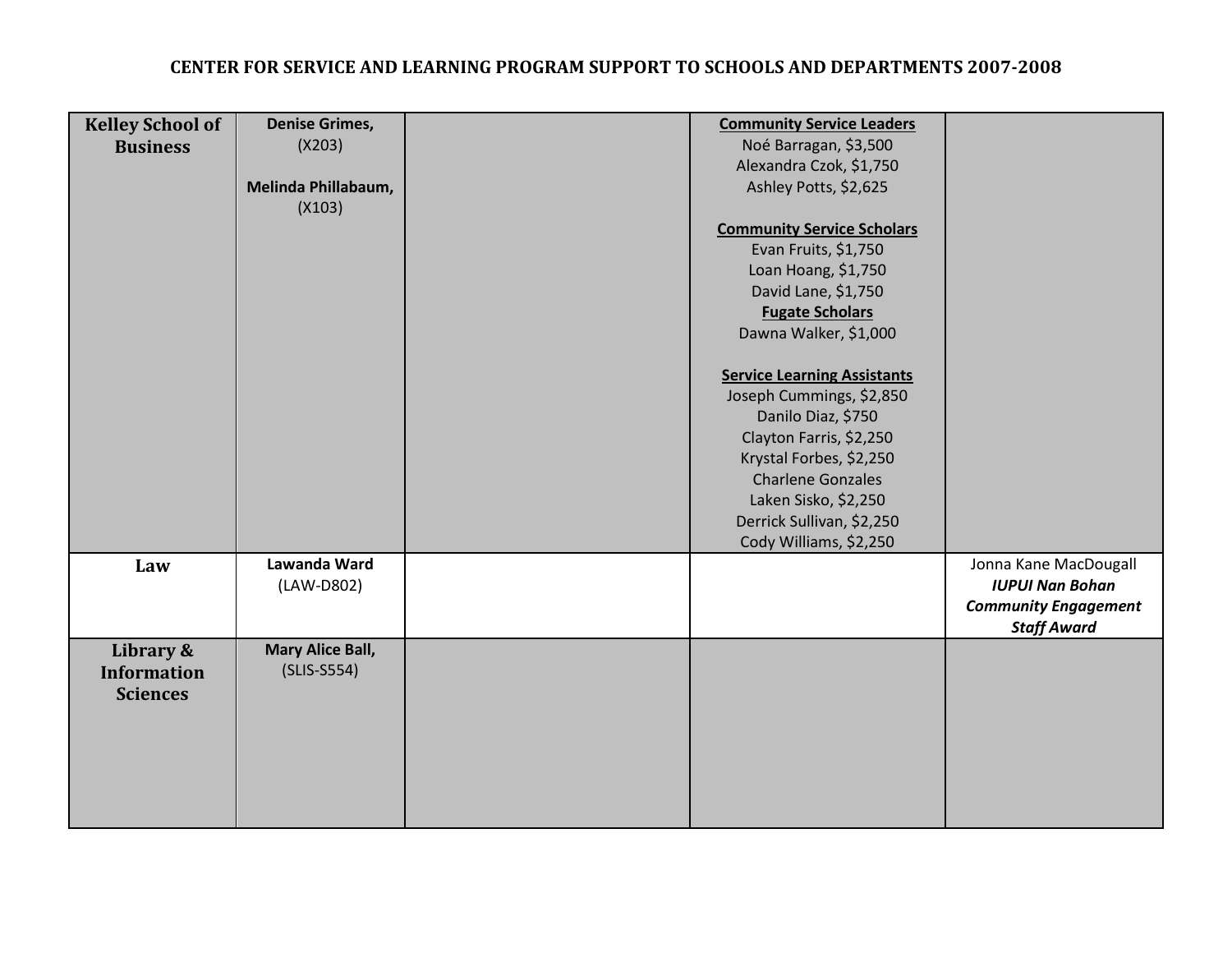| <b>Liberal Arts</b> | Enrica Ardemagni,     | Enrica Ardemagni, \$5,000                 | <b>America Counts Resource</b>      | <b>Vanessa Fry</b>            |
|---------------------|-----------------------|-------------------------------------------|-------------------------------------|-------------------------------|
|                     | (SPAN-S423, S429,     | <b>Boyers Scholars Program</b>            | <b>Facilitators</b>                 | (English & Communication      |
|                     | S487)                 | (World Languages & Cultures)              | Aileen Zeigler, \$590               | Studies)                      |
|                     |                       |                                           |                                     | <b>Plater Medallion Civic</b> |
|                     | <b>Wan-Ning Bao,</b>  | David Strong, \$5,000                     | <b>America Reads America Counts</b> | <b>Engagement Medallion</b>   |
|                     | (SOC-R345, R346)      | <b>Boyers Scholars Program</b>            | <b>Team Leaders</b>                 |                               |
|                     |                       | (Sociology)                               | Ashley Craig, \$1,375               | <b>Caroline Wade</b>          |
|                     | Gabrielle Bersier,    |                                           | Nick Enlow, \$2,750                 | (Communications Studies)      |
|                     | (WLAC-G365)           | Melissa Bingmann, \$5,000                 |                                     | <b>Plater Medallion Civic</b> |
|                     |                       | <b>Faculty Fellows Program</b>            | <b>Community Service Leaders</b>    | <b>Engagement Medallion</b>   |
|                     | <b>Herbert Brant,</b> | (History)                                 | Angela DeMien, \$3,500              |                               |
|                     | (SPAN-S487, S493)     |                                           | Paige Gaydos, \$3,500               |                               |
|                     |                       | Marci Littlefield, \$5,000                | Deepak Jacob, \$3,500               |                               |
|                     | Jennifer Cochrane,    | <b>Faculty Fellows Program</b>            | Rachel Jones, \$3,500               |                               |
|                     | (COMM-C104)           | (Sociology)                               | Miranda Martinez-Cruz, \$1,750      |                               |
|                     |                       |                                           | Caroline Wade, \$3,500              |                               |
|                     | <b>Audrey Gertz,</b>  | <b>Engaged Department Awards</b>          | Channe'l Walters, \$1,500           |                               |
|                     | (SPAN-S317)           | Gabrielle Bersier, \$25,000               |                                     |                               |
|                     |                       | (World Languages & Cultures)              |                                     |                               |
|                     | Gina Gibau &          | <b>Building Cross-Cultural Bridges</b>    | <b>Community Service Scholars</b>   |                               |
|                     | Jennifer Thorington-  | through Language Service Learning         | John Burkhardt, \$3,500             |                               |
|                     | Springer,             |                                           | Janine Mullins, \$1,750             |                               |
|                     | $(INTG-I300)$         | Elizabeth Goering, \$25,000               | Lauren Nowlin, \$1,750              |                               |
|                     |                       | (Communication Studies)                   | Britanni Whitmore, \$3,500          |                               |
|                     | Julie Hatcher,        | <b>Building a Curriculum for Building</b> |                                     |                               |
|                     | (PHST-330)            | Communities: A Proposal for               | <b>Freshman Service Scholars</b>    |                               |
|                     |                       | Integrating Civic Engagement into the     | Jared Driggers, \$2,500             |                               |
|                     | Susan Hyatt,          | Department of Communication               | Alexandra, Fainberg, \$2,500        |                               |
|                     | (ANTH-404)            | <b>Studies Curriculum</b>                 |                                     |                               |
|                     |                       |                                           | <b>Fugate Scholars</b>              |                               |
|                     | Steven Jones,         | <b>Susan Hyatt, \$15,000</b>              | Ebony Barney, \$1,000               |                               |
|                     | (POLS-Y346)           | (Anthropology)                            | Tiffany Boyd, \$500                 |                               |
|                     |                       | Community Organizing and Civic            | Ronald Gamble, \$2,000              |                               |
|                     |                       | Participation on the Near Eastside        |                                     |                               |
|                     |                       |                                           |                                     |                               |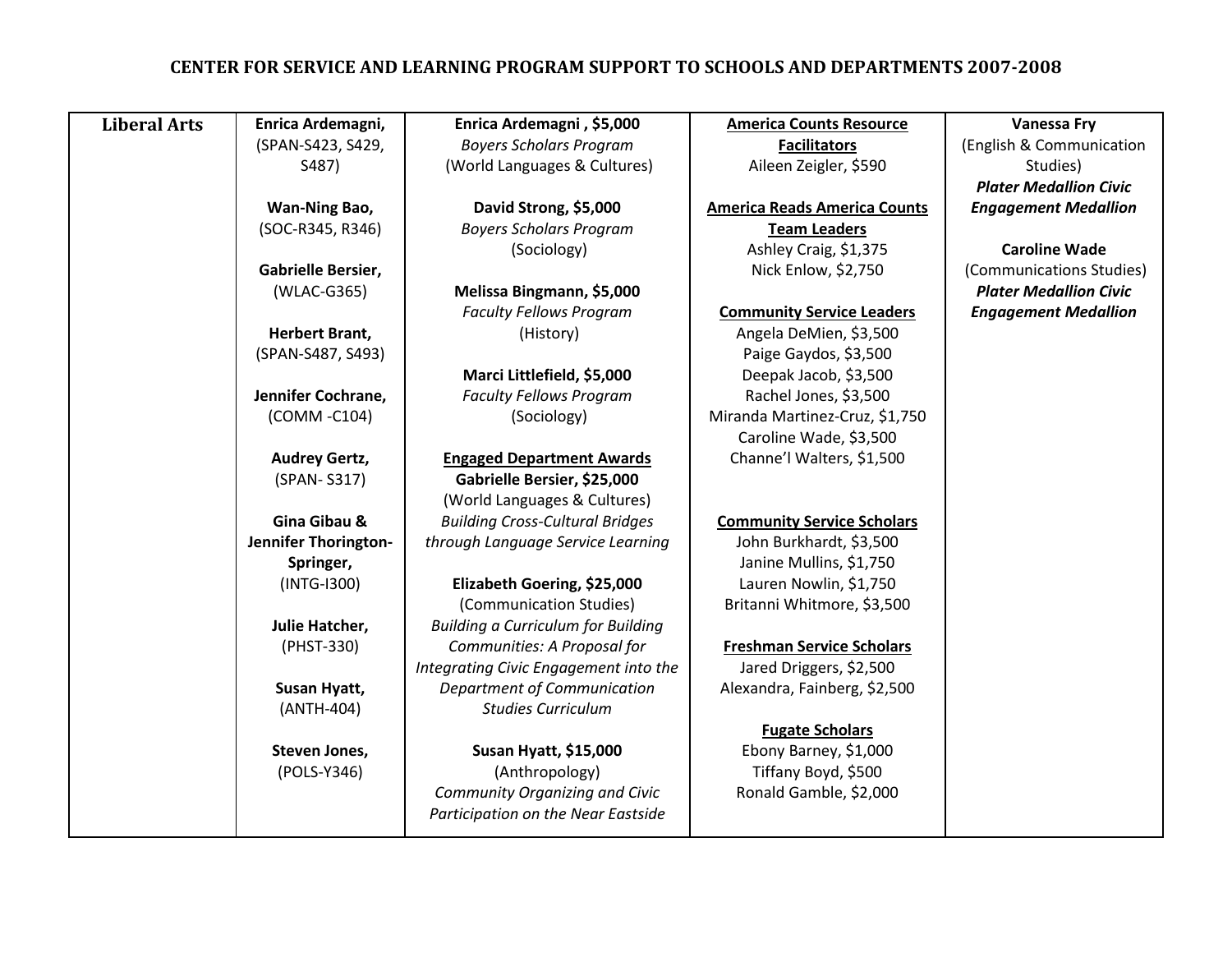| <b>Liberal Arts</b> | Marci Littlefield,  | <b>Received Service</b>     | <b>Service Associates</b>          |  |
|---------------------|---------------------|-----------------------------|------------------------------------|--|
| (Cont'd)            | (SOC-R100, R314,    | <b>Learning Assistants:</b> | Matthew Williams, \$2,560          |  |
|                     | R495)               | Wan-Ning Bao, \$1,500       |                                    |  |
|                     |                     | Melissa Bingmann, \$8,250   | <b>Service Corps</b>               |  |
|                     | Kimmaree Murday,    | Johnny Goldfinger, \$7,125  | Ebony Barney, \$1,200              |  |
|                     | (SPAN-S428, S487,   | Steve Jones, \$3,000        | Jacqueline Ivy, \$1,200            |  |
|                     | S517, S519)         | Marci Littlefield, \$3,000  | Shani Jones, \$1,200               |  |
|                     |                     | John McKivigan, \$6,000     |                                    |  |
|                     | Ronald Sandwina,    | David Strong, \$11,250      | <b>Service Learning Assistants</b> |  |
|                     | (COMM -C394)        |                             | Mark McCleerey, \$2,250            |  |
|                     |                     |                             | Eric Bilodeau, \$1,500             |  |
|                     | Philip Scarpino,    |                             | Kalkidan, Christian, \$3,000       |  |
|                     | (HIST-H543)         |                             | Mary Lee Cox, \$1,500              |  |
|                     |                     |                             | Michele Evans, \$3,000             |  |
|                     | Kristina Sheeler,   |                             | John P. Greene, \$4,500            |  |
|                     | (COMM G100, G395)   |                             | Aisha Hash, \$3,000                |  |
|                     |                     |                             | Whitney Hendress, \$3,000          |  |
|                     | Rosa Tezanos-Pinto, |                             | Philip Meith, \$1,125              |  |
|                     | (SPAN-S, 317)       |                             | Janine Mullins, \$2,625            |  |
|                     |                     |                             | Linda Musavi, \$3,000              |  |
|                     | Patricia Wittberg,  |                             | Anna Olsen, \$3,000                |  |
|                     | (SPAN-S312)         |                             | Ryan Robinson, \$750               |  |
|                     |                     |                             | James Quint, \$2,250               |  |
|                     |                     |                             | Erin Quiring, \$3,000              |  |
|                     |                     |                             | Deanna Waple, \$1,500              |  |
|                     |                     |                             | Torrey Washington, \$7,200         |  |
|                     |                     |                             | David Zahl, \$2,250                |  |
|                     |                     |                             |                                    |  |
|                     |                     |                             | <b>Team Works Team Leaders</b>     |  |
|                     |                     |                             | Amanda Alvey, \$1,000              |  |
|                     |                     |                             | Alice Goeke-Smith, \$1,000         |  |
|                     |                     |                             |                                    |  |
|                     |                     |                             |                                    |  |
|                     |                     |                             |                                    |  |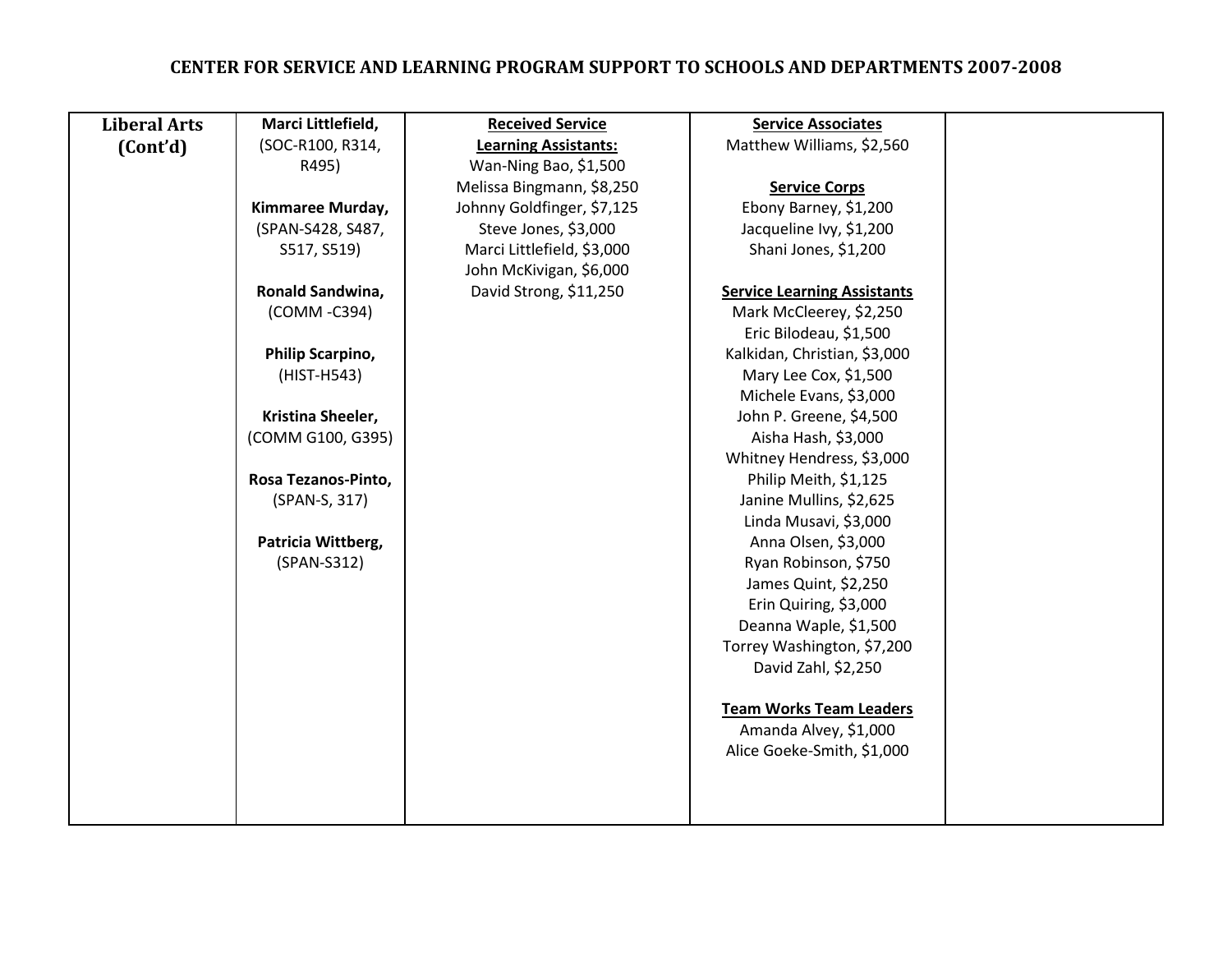| <b>Medicine</b>                                                      | <b>Scott Renshaw, MD</b><br>& Deanna Willis, MD<br><b>MBA, (S400)</b><br>Sarah Stelzner E.<br><b>Angeles Martinez-</b><br><b>Mier, Armando Soto</b><br>& Diane Lorant<br>S400 (Calnali,<br>Mexico)<br>Joan Henkle,<br>(P602) | <b>Received Service</b><br><b>Learning Assistants:</b><br>Sarah Stelzner, \$4,500<br>Deanna Willis & Scott Renshaw,<br>\$1,500<br>Joan Henkle, \$1,500<br>Scott Renshaw, \$1,500             | <b>Service Learning Assistants</b><br>Gabriela Baeza, \$1,500<br><b>Bryony Dougherty (Schaab)</b><br>\$1,500<br>Christian Mandzuk, \$450<br>Lynette Schrowe, \$450                                                                                                                                |                                                                                                                                                                                                          |
|----------------------------------------------------------------------|------------------------------------------------------------------------------------------------------------------------------------------------------------------------------------------------------------------------------|----------------------------------------------------------------------------------------------------------------------------------------------------------------------------------------------|---------------------------------------------------------------------------------------------------------------------------------------------------------------------------------------------------------------------------------------------------------------------------------------------------|----------------------------------------------------------------------------------------------------------------------------------------------------------------------------------------------------------|
| <b>Nursing</b>                                                       | Anne Belcher,<br>(S473)<br>Mary Riner,<br>(S473)<br><b>Bev Linde &amp; Marla</b><br>Zimmerman<br>(B104)                                                                                                                      | Marla Zimmerman, \$5,000<br><b>Boyers Scholars Program</b><br><b>Received Service</b><br><b>Learning Assistants:</b><br>Marla Zimmerman, \$2,250                                             | <b>Community Service Leaders</b><br>Heather Parmenter, \$3,500<br>Marci Worden, \$3,500<br><b>Community Service Scholars</b><br>Katherine Scheller, \$3,500<br><b>Service Corps</b><br>Sara Grubbs, \$1,200<br><b>Service Learning Assistants</b><br>Jesse Farris, \$3,750<br>Anna Sichuga, \$750 | <b>Rachel Jones</b><br>(Nursing)<br><b>Plater Medallion Civic</b><br><b>Engagement Medallion</b><br><b>Heather Pamenter</b><br>(Nursing)<br><b>Plater Medallion Civic</b><br><b>Engagement Medallion</b> |
| <b>Physical</b><br><b>Education</b><br>&Tourism<br><b>Management</b> | Lisa Angermeier,<br>(HPER-H464)<br>Jay Bradley,<br>(P393)<br><b>Brian Culp,</b><br>(HPER-P133)                                                                                                                               | NiCole Keith, \$5,000<br><b>Boyers Scholars Program</b><br><b>Engaged Department Award</b><br><b>NiCole Keith, \$25,000</b><br><b>Westside Wellness and Mutual</b><br><b>Learning Center</b> | <b>America Reads America Counts</b><br><b>Team Leaders</b><br>Jordan Adams, \$1,375<br>Michelle Hammack, \$2,750<br>Simonna Woodson, \$2,750<br><b>Community Service Leaders</b><br>Emily Winslow, \$3,500                                                                                        | <b>Stephanie Runyan</b><br>(Physical Education)<br><b>Plater Medallion Civic</b><br><b>Engagement Medallion</b>                                                                                          |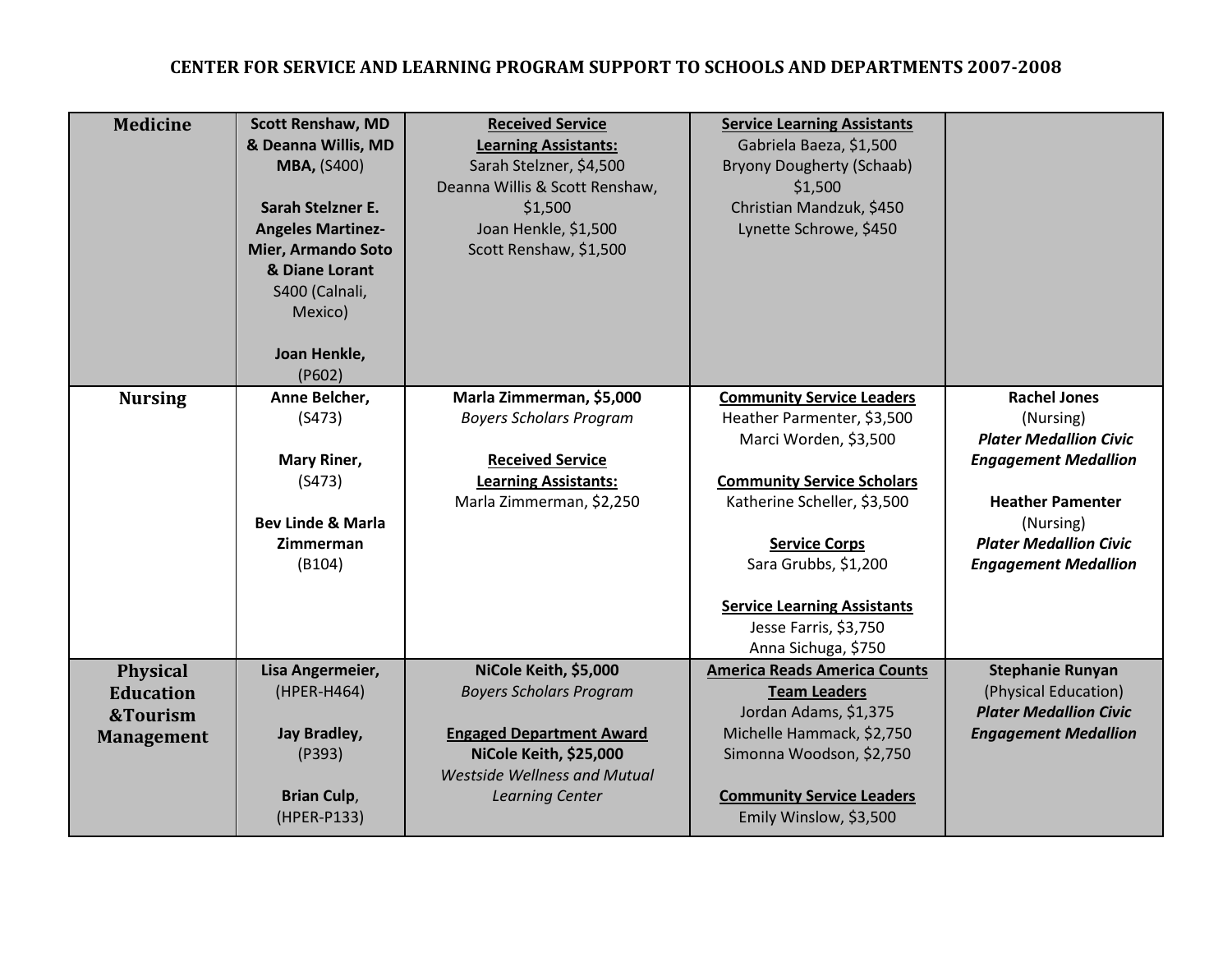| <b>Physical</b>   | NiCole Keith,            | <b>Received Service</b>        | <b>Community Service Scholars</b>   |                               |
|-------------------|--------------------------|--------------------------------|-------------------------------------|-------------------------------|
| <b>Education</b>  | (HPER-403)               | <b>Learning Assistants:</b>    | Kyra Kline, \$3,500                 |                               |
| &Tourism          |                          | Jay Bradley, \$3,000           |                                     |                               |
| <b>Management</b> | <b>Kathleen Stanton-</b> | Brian Culp, \$750              | <b>Service Learning Assistants</b>  |                               |
| (Cont'd)          | Nichols,                 | NiCole Keith, \$15,000         | Rose Baker, \$750                   |                               |
|                   | (P410)                   | Kathleen Stanton, \$15,000     | Christopher Bloom, \$2,250          |                               |
|                   |                          | Mark Urtel, \$750              | Gayle Brunner, \$3,000              |                               |
|                   | Mark Urtel,              |                                | Charles B. Cole, \$3,000            |                               |
|                   | (HPER-P245)              |                                | John Conley, \$1,500                |                               |
|                   |                          |                                | Krystal Galamback, \$3,000          |                               |
|                   |                          |                                | Sara Furrer, \$3,000                |                               |
|                   |                          |                                | Ryan Kiser, \$2,100                 |                               |
|                   |                          |                                | Kelli Kubicki, \$1,350              |                               |
|                   |                          |                                | Jenna Laxton, \$1,500               |                               |
|                   |                          |                                | Adora Merriweather, \$3,000         |                               |
|                   |                          |                                | Brittany Ransford, \$3,000          |                               |
|                   |                          |                                | Amanda Shike, \$750                 |                               |
|                   |                          |                                | Alexis Smith, \$5,250               |                               |
| <b>Science</b>    | Silvia Bigatti,          | Kathy Johnson, \$5,000         | <b>America Reads America Counts</b> | Adam Amos,                    |
|                   | (PSY-B365)               | <b>Faculty Fellows Program</b> | <b>Team Leaders</b>                 | (Biology)                     |
|                   |                          | (Psychology)                   | Aaron Heller, \$2,750               | <b>Plater Medallion Civic</b> |
|                   |                          |                                |                                     | <b>Engagement Medallion</b>   |
|                   | Robert Bringle,          | <b>Received Service</b>        | <b>Community Service Leaders</b>    |                               |
|                   | (PSY-B104)               | <b>Learning Assistants:</b>    | Adam Amos, \$3,500                  | David Farmer,                 |
|                   | Kathy Johnson,           | Fredrick Bein, \$4,500         |                                     | (Biology)                     |
|                   | (PSY-P340)               | Silvia Bigatti, \$3,000        | <b>Community Service Scholars</b>   | <b>Plater Medallion Civic</b> |
|                   |                          | Kathy Johnson, \$3,000         | Lauren Bower, \$3,500               | <b>Engagement Medallion</b>   |
|                   |                          | Lenore Tedesco, \$9,000        | Molly Childers, \$1,750             |                               |
|                   |                          |                                | Sashana, Gordon-Jackson, \$3,500    | <b>Anthony Gutierrez</b>      |
|                   |                          |                                | Selene Hernandez-Buquer, \$3,500    | (Science and Mathematics      |
|                   |                          |                                |                                     | Education)                    |
|                   |                          |                                | <b>Freshman Service Scholars</b>    | <b>Plater Medallion Civic</b> |
|                   |                          |                                | Brittany Humphrey, \$2,500          | <b>Engagement Medallion</b>   |
|                   |                          |                                | Monica Woodard, \$2,500             |                               |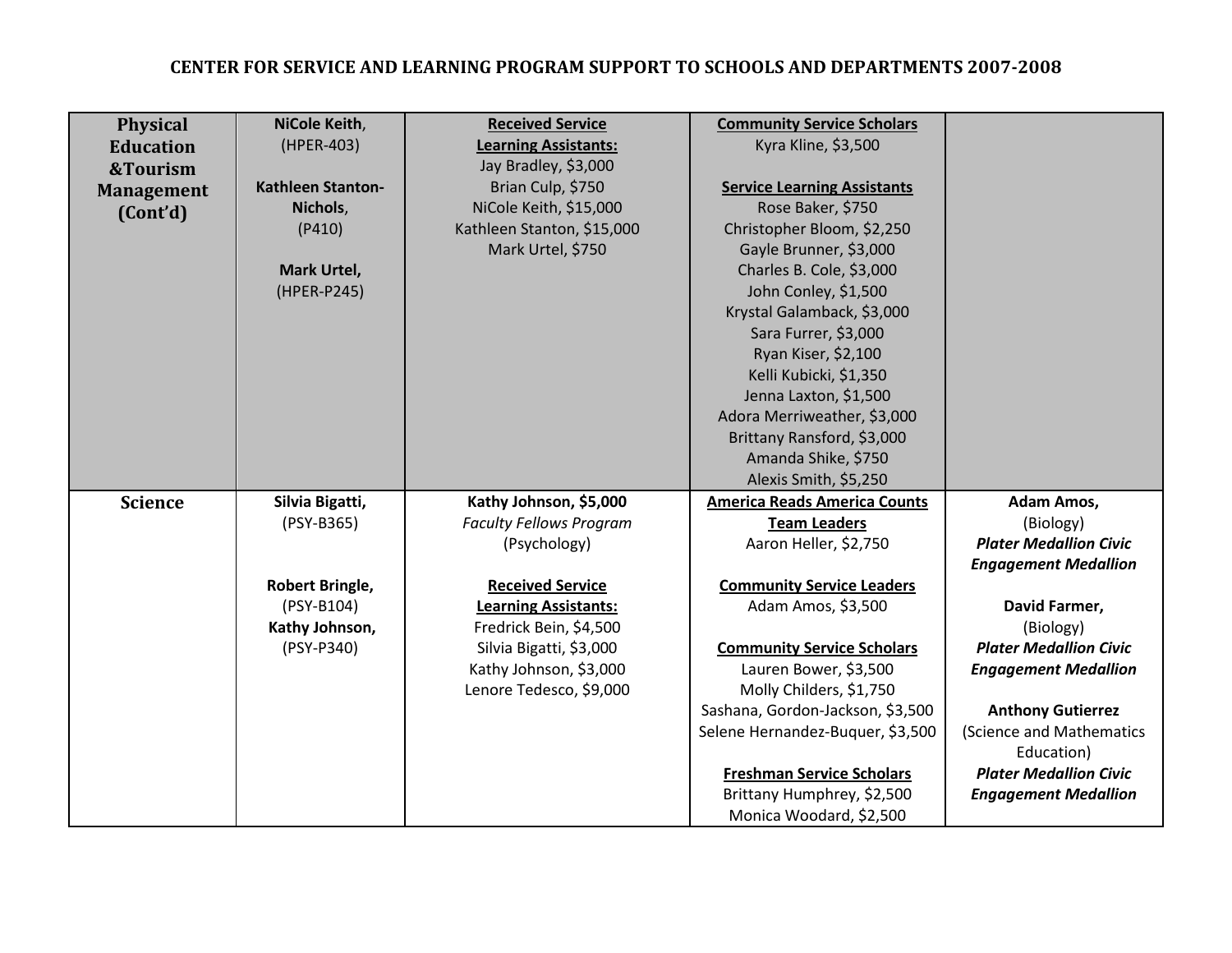| <b>Science</b>     |                         |                                 | <b>Service Learning Assistants</b> | Dr. Robert Bringle,                       |
|--------------------|-------------------------|---------------------------------|------------------------------------|-------------------------------------------|
| (Cont'd)           |                         |                                 | William Breidenstein, \$3,000      | (Psychology)                              |
|                    |                         |                                 | Amber Brown, \$2,250               | <b>Hanover College's</b>                  |
|                    |                         |                                 | Scott Dean, \$1,500                | <b>100 Points of Light Award</b>          |
|                    |                         |                                 | Megan Grebe, \$1,500               | Recognized for his                        |
|                    |                         |                                 | April Herman, \$4,500              | contributions on service                  |
|                    |                         |                                 | Barbara Janiak, \$5,350            | learning and civic                        |
|                    |                         |                                 | Erica Johnston, \$3,000            | engagement in higher                      |
|                    |                         |                                 | Karenza Jones, \$3,000             | education, along with his                 |
|                    |                         |                                 | Jeren Miles, \$750                 | social psychology research                |
|                    |                         |                                 | Denise Richardson, \$1,500         | on close relationships and                |
|                    |                         |                                 |                                    | jealousy.                                 |
|                    |                         |                                 | <b>Service Corps</b>               |                                           |
|                    |                         |                                 | Chad Higginbotham, \$1,200         |                                           |
| <b>Social Work</b> | Carolyn Black,          | Khadija Khaja, \$5,000          | <b>Fugate Scholars</b>             | Dr. Kathy Lay                             |
|                    | (S100)                  | <b>Faculty Fellows Program</b>  | Jacquelyn Palmer, \$2,000          | <b>Faculty Colloquium on</b>              |
|                    | James Daley,            |                                 |                                    | <b>Excellence in Teaching</b>             |
|                    | (S322)                  | <b>Engaged Department Award</b> | <b>Service Associates</b>          | (FACET)                                   |
|                    | <b>Ondrea Hairston,</b> | Erika Galyean, \$25,000         | Brianna Sauer, \$2,840             | Recognized on teaching and                |
|                    | (S180)                  | Child Welfare Service Learning  |                                    | scholarship in service                    |
|                    |                         | <b>Initiative</b>               | <b>Team Works Team Leaders</b>     | learning                                  |
|                    | Khadija Khaja,          |                                 | Emily Hickman, \$1,000             |                                           |
|                    | (S100)                  | <b>Received Service</b>         | Amy Shackelford, \$1,000           | Dr. Lisa McGuire,                         |
|                    | Kathy Lay,              | <b>Learning Assistants:</b>     |                                    | <b>Chirstamore House</b>                  |
|                    | (5503)                  | Erika Galyean, \$4,500          | <b>Service Learning Assistants</b> | <b>Director's Award</b>                   |
|                    | <b>Steve Moody,</b>     |                                 | Emily Hickman, \$750               | Recognized for her work                   |
|                    | (S200)                  |                                 | Amanda Martin, \$1,500             | with service learning<br>students at that |
|                    |                         |                                 | Justine May \$4,500                | organization                              |
|                    | Jeffrey Thigpen,        |                                 | <b>Service Corps</b>               |                                           |
|                    | (S141)                  |                                 | Hannah Wannamuehler, \$1,200       |                                           |
|                    | Rebecca VanVoorhis,     |                                 |                                    |                                           |
|                    | (S371)                  |                                 |                                    |                                           |
|                    |                         |                                 |                                    |                                           |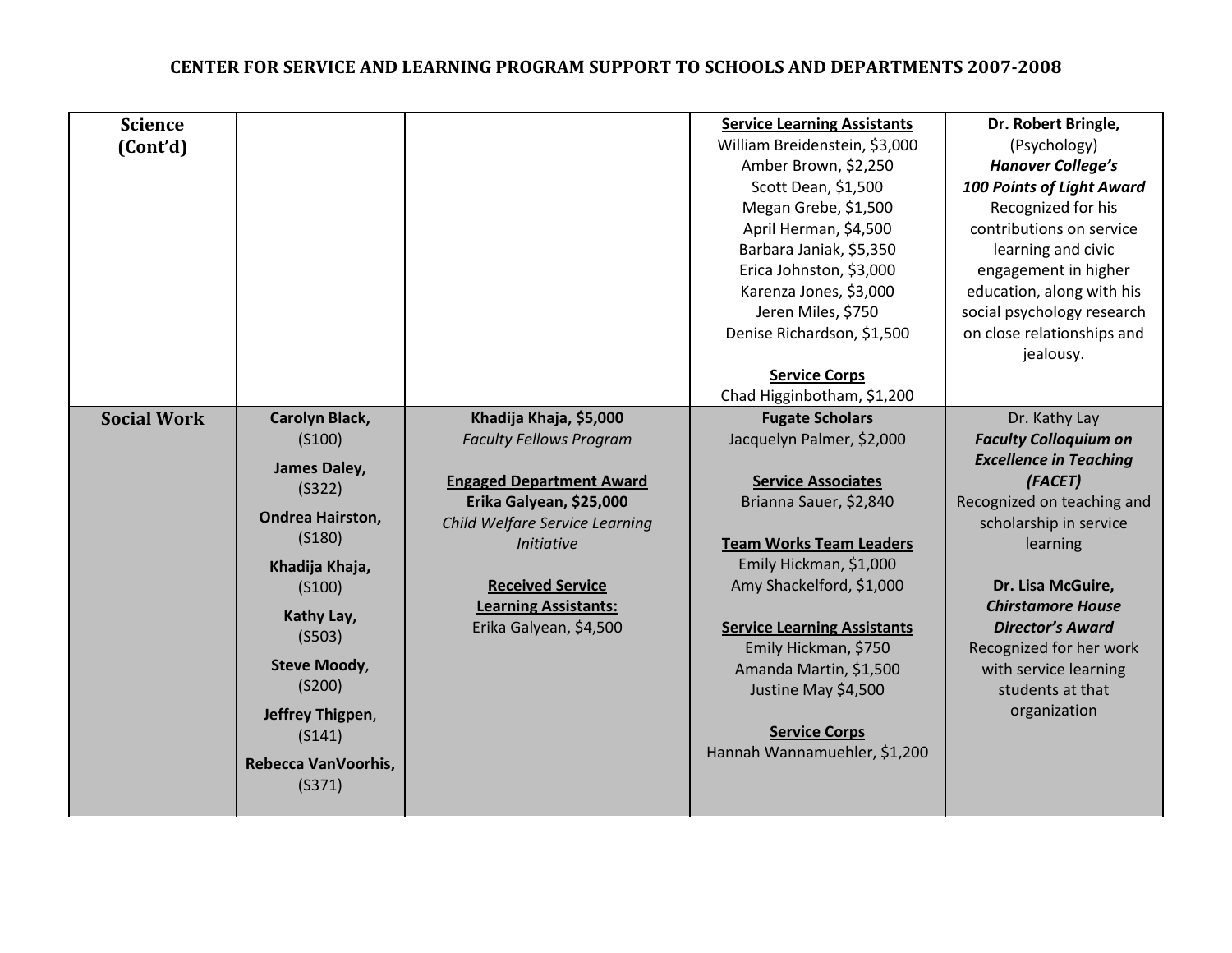| <b>SPEA</b>                                         | Greg Lindsey,<br>(V600)<br>Laura Littlepage,<br>(E400, H455, J470,<br>J550, V450, V550,<br>H640) | Natalia Rekhter, \$5,000<br><b>Faculty Fellows Program</b><br><b>Received Service</b><br><b>Learning Assistants:</b><br>Tim Koponen, \$12,750<br>Greg Lindsey, \$2,625<br>Laura Littlepage, \$3,000<br>Natalia Rekhter, \$3,000 | <b>America Reads America Counts</b><br><b>Team Leaders</b><br>Kisha Lynch, \$2,750<br><b>Community Service Leaders</b><br>Natalie Clayton, \$875<br><b>Fugate Scholars</b><br>Merwyn, D'cruz, \$1,000<br>Tiffany Reed, \$2,000<br><b>Service Corps</b><br>Natalie Clayton, \$1,200<br>Tiffany Reed, \$1,200 | <b>Caridad Ax</b><br>(Political Science)<br><b>Plater Medallion Civic</b><br><b>Engagement Medallion</b> |
|-----------------------------------------------------|--------------------------------------------------------------------------------------------------|---------------------------------------------------------------------------------------------------------------------------------------------------------------------------------------------------------------------------------|-------------------------------------------------------------------------------------------------------------------------------------------------------------------------------------------------------------------------------------------------------------------------------------------------------------|----------------------------------------------------------------------------------------------------------|
|                                                     |                                                                                                  |                                                                                                                                                                                                                                 | <b>Service Learning Assistants</b><br>Megan Buchholz, \$750<br>Megan Chapman, \$750<br>Michele Evans, \$2,750<br>Amanda Gomez, \$4,500<br>Amy Guilfoy, \$2,250<br>Aisha Hash, \$3,000<br>Lisa Heath, \$750<br>Joshua Rosenberger, \$3,000<br>Sharon Wauzzinski, \$2,625<br>Brad Woolems, \$2,250            |                                                                                                          |
| Student Life /<br>Campus &<br><b>Community Life</b> |                                                                                                  | <b>Received Service</b><br><b>Learning Assistants:</b><br>Lorrie Brown, \$1,000<br>Juhanna Rogers, \$11,250<br>Michelle Verduzco, \$14,250                                                                                      |                                                                                                                                                                                                                                                                                                             | <b>Hayward Guenard</b><br><b>IUPUI Nan Bohan</b><br><b>Community Engagement</b><br><b>Staff Award</b>    |